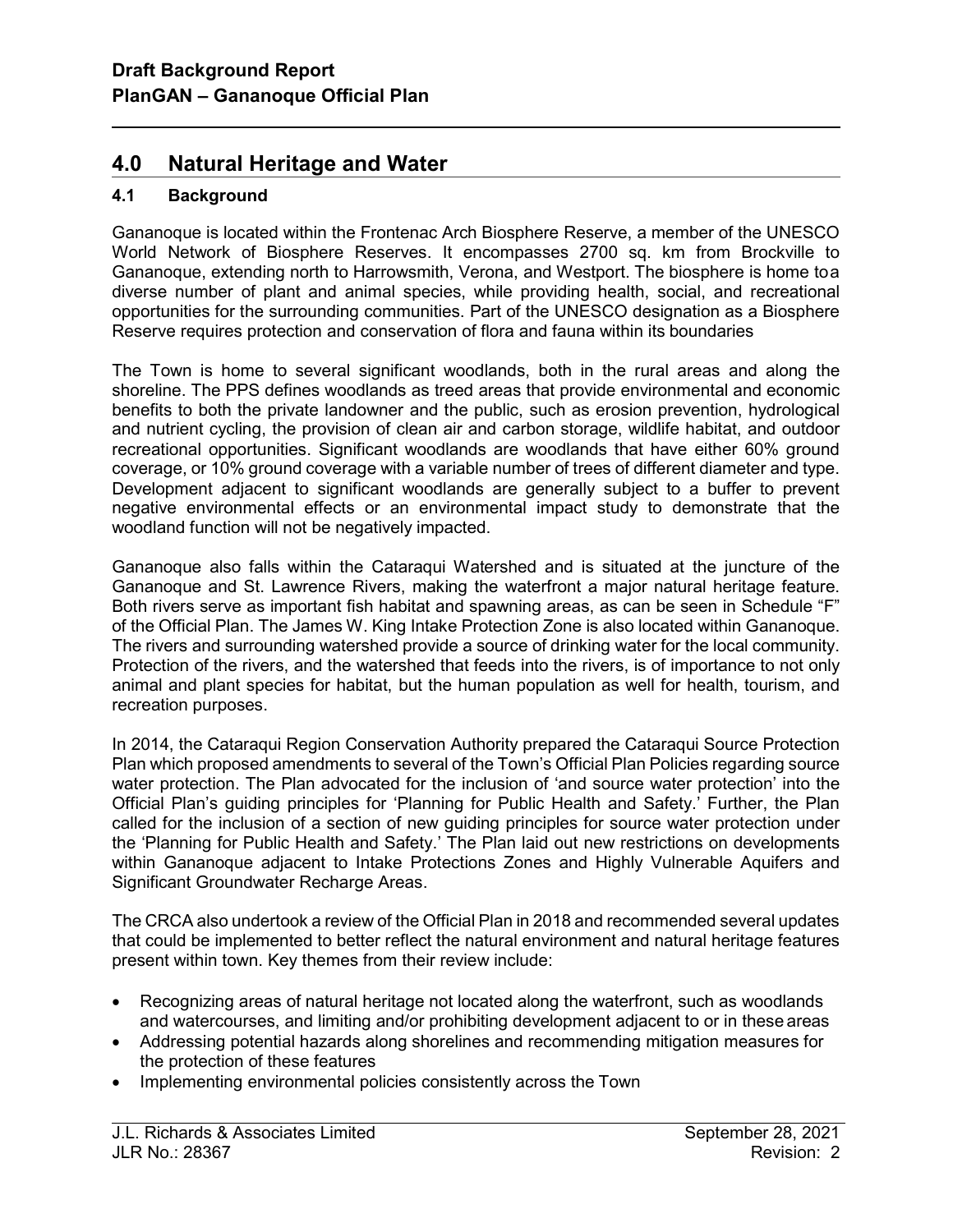• Recommending the use of Low Impact Development (LID) practices in new and redeveloped construction

Creating sustainable development practices and policies can mitigate adverse effects on the natural environment. The Environmental Protection Act defines adverse effects as the impairment of the quality of the natural environment for any use that can be made of it. One way to minimize these impacts is by using low impact developments (LID). Low impact development uses costeffective construction and buildings methods to filter, store and return rainwater and melted snow to the ground. LID mimics the natural filtering processes of nature, cleans and cools the water, and reduces the local risk of flooding and strain on local stormwater infrastructure. Examples of low impact developments include rain gardens, bioswales, pervious pavements, and garden roofs.

## 4.2 The Land Use Planning Framework

#### 4.2.1 The Planning Act

l

The Planning Act requires that municipalities consider provincial interests, such as the conservation and management of natural resources in carrying out their responsibilities under the Act. It also promotes sustainable economic development in healthy natural environments within the provincial policy framework.

Section 2 a) of the Act lists the protection of ecological systems, including natural areas, features, and functions as a matter of provincial interest, while (q) states that the promotion of development that is designed to be sustainable is of provincial interest.

#### 4.2.2 The Provincial Policy Statement

The PPS holds that preserving the natural environment and natural features for their economic, environmental and social benefits is essential to Ontario's long-term prosperity, environmental health, and social well-being. These natural features include wetlands and woodlands, water, agriculture, mineral, cultural heritage, and archaeological resources. These natural features provide essential ecological processes, public health and safety, food and fibres, and provide for recreational opportunities and are of provincial interest.

The PPS also defines natural heritage systems as a system made up of natural heritage features and areas, linked by natural corridors which are necessary to maintain biological and geological diversity, natural functions, viable populations of indigenous species and ecosystems.

The PPS outlines policies regarding development, sewage, water and stormwater, agriculture, and development in rural areas for the protection of the natural environment.

Policy 2.1, Natural Heritage, requires consistency from planning authorities to prevent development and site alteration from occurring within, or within the buffer zone of, significant wildlife habitats, woodlands, wetlands, and areas of natural and scientific interest. Further, natural features and areas shall be protected for the long-term, and where possible, linkages between, and among, natural heritage features should be maintained and restored to preserve their ecological function and biodiversity.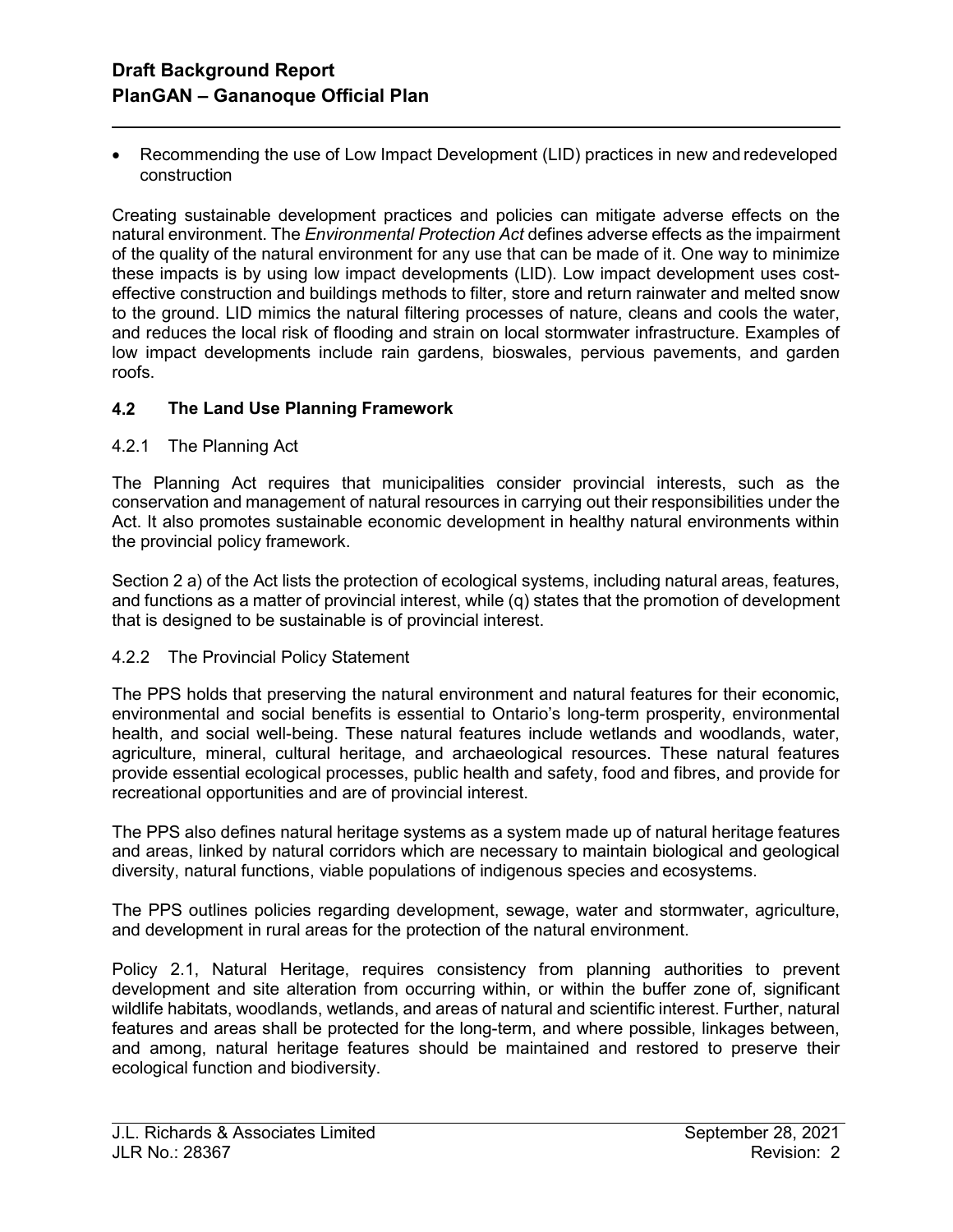l

Policy 2.2, Water, states that authorities shall protect, improve, or restore the quality and quantity of water by:

- using the watershed as the ecologically meaningful scale for integrated and long-term planning, which can be a foundation for considering cumulative impacts of development;
- minimizing potential negative impacts, including cross-jurisdictional and cross-watershed impacts;
- maintaining linkages and related functions among ground water features, hydrologic functions, natural heritage features and areas, and surface water features including shorelines;
- implementing necessary restrictions on development and site alteration to:
	- $\circ$  protect all municipal drinking water supplies and designated vulnerable areas; and
	- o protect, improve or restore vulnerable surface and ground water, sensitive surface water features and sensitive ground water features, and their hydrologic features
- ensuring stormwater management practices minimize stormwater volumes and contaminant loads and maintain or increase the extent of vegetative and pervious surfaces.

Policy 1.1.3.8. b) of the PPS states that the *infrastructure* and *public service facilities* which are planned or available are suitable for the development over the long term, are financially viable over their life cycle, and protect public health and safety and the natural environment.

Policy 1.1.4.1. h) states that healthy, integrated and viable *rural areas* should be supported by conserving biodiversity and considering the ecological benefits provided by nature.

Policy 1.6.6.1. b) 4) states that planning for sewage and water services shall ensure that these systems are provided in a manner that protects human health and safety, and the natural environment.

### 4.2.3 The Official Plan

One of the Town's Official Plan's Guiding Principles is a commitment to protect the natural environment. Section 3.6 of the Plan outlines the Town's policies for endangered or threatened species habitat, woodlands, fish habitat, river corridors, wildlife crossings, and public open space.

Woodland policies within the Official Plan state:

- 1. Development may be permitted in accordance with the underlying land use designation in areas where a Woodlands overlay designation is shown on Schedule F where it has been demonstrated through an environmental impact assessment that the overall woodland function will not be negatively impacted, or the ecological function of the woodland negatively impacted by the proposed development.
- 2. For significant woodlands, agricultural forestry activities such as maple syrup production and the harvesting of mature trees in accordance with accepted forestry practices, recreational trails and snowmobile trails are considered as appropriate activities in woodlots and therefore are permitted without any environmental impact assessment. Such activities are to be carried out in an environmentally sensitive manner so as to preserve the overall woodlot function.